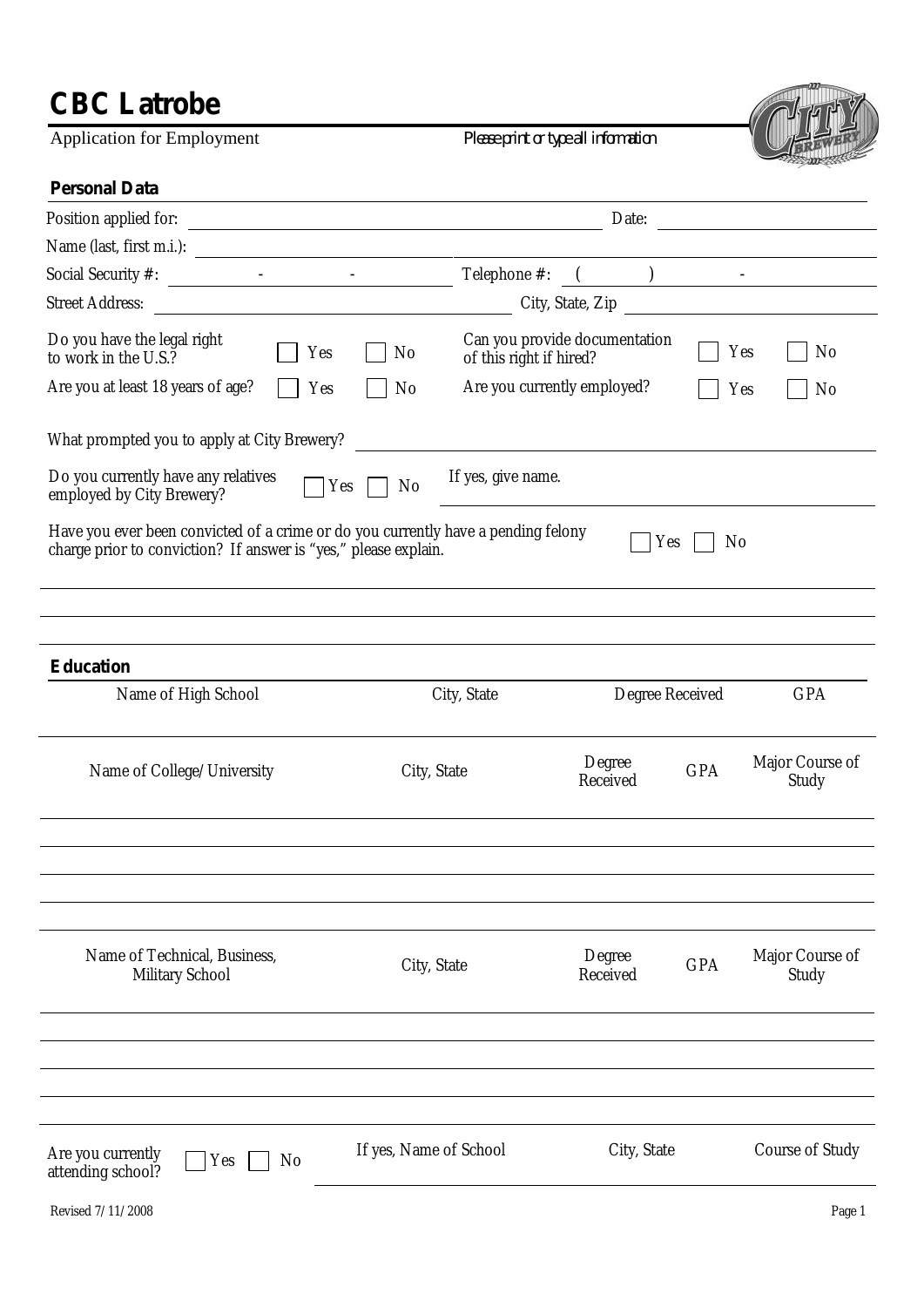| <b>Application for Employment</b>                               | Please print or type all information |
|-----------------------------------------------------------------|--------------------------------------|
| Previous Employment (include military service where applicable) |                                      |

List below all previous employers, beginning with the most recent. All time must be accounted for, whether employed or not.

| Dates Employed (Mo/Yr)<br>to    | <b>Company Name</b>         |                                 |                          |
|---------------------------------|-----------------------------|---------------------------------|--------------------------|
| <b>Base Salary</b>              | Bonus/Overtime              | Other Compensation              | City, State, Zip         |
| \$<br>per                       | \$<br>per                   | \$<br>per                       |                          |
| Position Held                   | Supervisor                  |                                 | Telephone #              |
| <b>Describe Duties</b>          |                             |                                 |                          |
| Reason for Leaving              |                             |                                 |                          |
| Dates Employed (Mo/Yr)<br>to    | Company Name                |                                 |                          |
| <b>Base Salary</b><br>\$<br>per | \$<br>Bonus/Overtime<br>per | Other Compensation<br>\$<br>per | City, State, Zip         |
| <b>Position Held</b>            | Supervisor                  |                                 | Telephone #              |
| <b>Describe Duties</b>          |                             |                                 |                          |
| Reason for Leaving              |                             |                                 |                          |
| Dates Employed (Mo/Yr)<br>to    | <b>Company Name</b>         |                                 |                          |
| <b>Base Salary</b><br>\$<br>per | \$<br>Bonus/Overtime<br>per | Other Compensation<br>\$<br>per | City, State, Zip         |
| Position Held                   | Supervisor                  |                                 | Telephone #              |
| <b>Describe Duties</b>          |                             |                                 |                          |
| Reason for Leaving              |                             |                                 |                          |
| Dates Employed (Mo/Yr)<br>to    | <b>Company Name</b>         |                                 |                          |
| <b>Base Salary</b>              | Bonus/Overtime              | Other Compensation              | City, State, Zip         |
| \$<br>per<br>Position Held      | \$<br>per<br>Supervisor     | \$<br>per                       | Telephone #              |
|                                 |                             |                                 | $\overline{\phantom{a}}$ |
| <b>Describe Duties</b>          |                             |                                 |                          |
| Reason for Leaving              |                             |                                 |                          |
| Dates Employed (Mo/Yr)<br>to    | <b>Company Name</b>         |                                 |                          |
| <b>Base Salary</b><br>\$<br>per | \$<br>Bonus/Overtime<br>per | Other Compensation<br>\$<br>per | City, State, Zip         |
| <b>Position Held</b>            | Supervisor                  |                                 | Telephone #              |
| <b>Describe Duties</b>          |                             |                                 |                          |
| Reason for Leaving              |                             |                                 |                          |

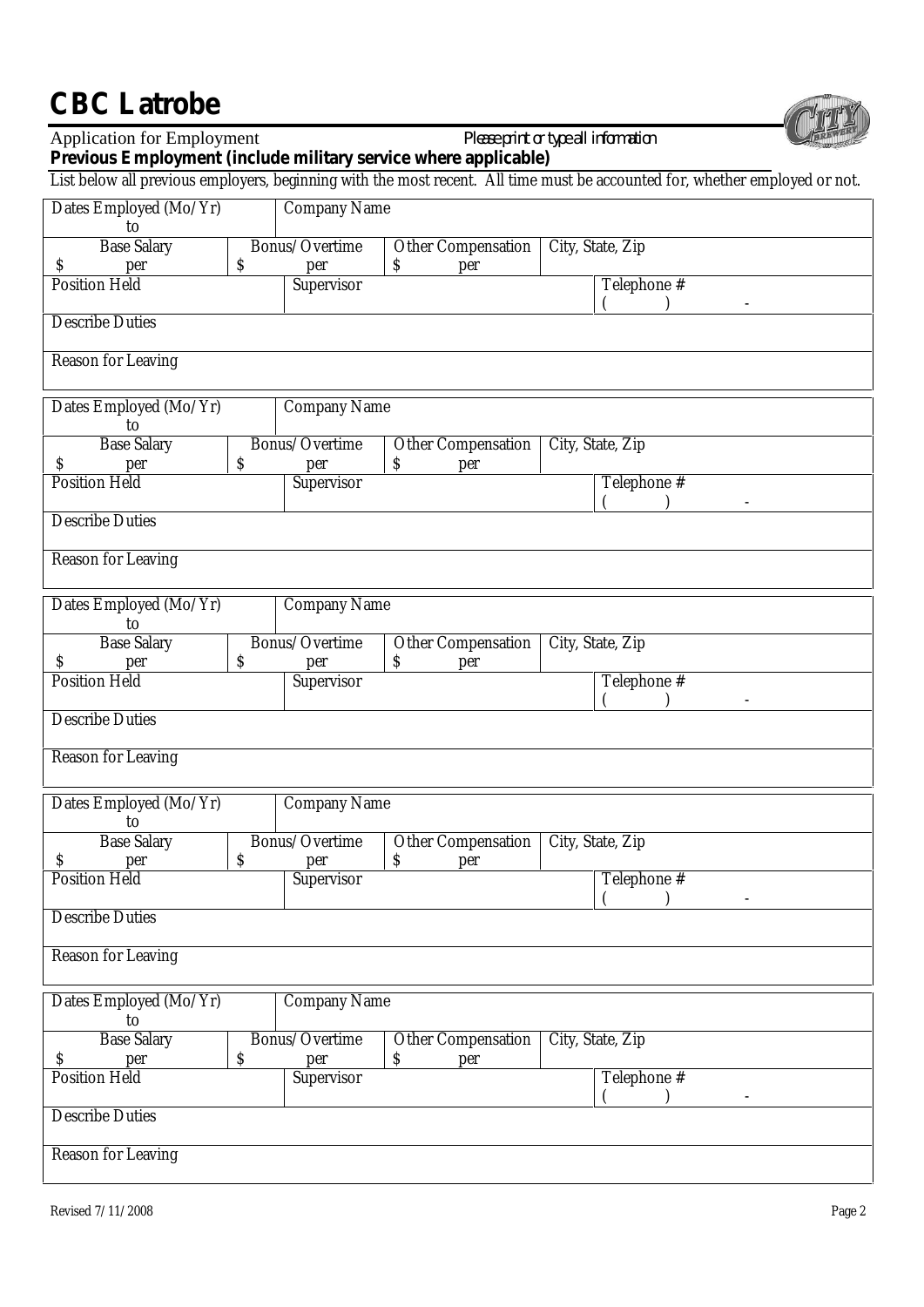Application for Employment *Please print or type all information*

Other work history showing your qualifications for the position applying for:

| Are you willing to travel if required?<br>Yes<br><b>No</b><br>Can you work any shift?<br>Yes<br>No<br>Are you able to work overtime?<br>Yes<br><b>No</b><br>Are you willing to relocate?<br>Yes<br><b>No</b><br>Shift preference:<br>2 <sub>nd</sub><br>3 <sub>rd</sub><br>1st<br>Date available for employment:<br>Salary Requirements:<br>per<br>\$<br><b>Activities and Achievements</b><br>List any honorary societies or scholastic honors, community activities and positions held, or professional activities and<br>positions held.<br>Personal References<br>List former supervisors and other references, not relatives, who have knowledge of your training and work experience.<br><b>Street Address</b><br>City, State, Zip<br>Name | Telephone # | Are you able to work: | Full Time | Part Time |  |
|--------------------------------------------------------------------------------------------------------------------------------------------------------------------------------------------------------------------------------------------------------------------------------------------------------------------------------------------------------------------------------------------------------------------------------------------------------------------------------------------------------------------------------------------------------------------------------------------------------------------------------------------------------------------------------------------------------------------------------------------------|-------------|-----------------------|-----------|-----------|--|
|                                                                                                                                                                                                                                                                                                                                                                                                                                                                                                                                                                                                                                                                                                                                                  |             |                       |           |           |  |
|                                                                                                                                                                                                                                                                                                                                                                                                                                                                                                                                                                                                                                                                                                                                                  |             |                       |           |           |  |
|                                                                                                                                                                                                                                                                                                                                                                                                                                                                                                                                                                                                                                                                                                                                                  |             |                       |           |           |  |
|                                                                                                                                                                                                                                                                                                                                                                                                                                                                                                                                                                                                                                                                                                                                                  |             |                       |           |           |  |
|                                                                                                                                                                                                                                                                                                                                                                                                                                                                                                                                                                                                                                                                                                                                                  |             |                       |           |           |  |
|                                                                                                                                                                                                                                                                                                                                                                                                                                                                                                                                                                                                                                                                                                                                                  |             |                       |           |           |  |
|                                                                                                                                                                                                                                                                                                                                                                                                                                                                                                                                                                                                                                                                                                                                                  |             |                       |           |           |  |
|                                                                                                                                                                                                                                                                                                                                                                                                                                                                                                                                                                                                                                                                                                                                                  |             |                       |           |           |  |
|                                                                                                                                                                                                                                                                                                                                                                                                                                                                                                                                                                                                                                                                                                                                                  |             |                       |           |           |  |
|                                                                                                                                                                                                                                                                                                                                                                                                                                                                                                                                                                                                                                                                                                                                                  |             |                       |           |           |  |
|                                                                                                                                                                                                                                                                                                                                                                                                                                                                                                                                                                                                                                                                                                                                                  |             |                       |           |           |  |
|                                                                                                                                                                                                                                                                                                                                                                                                                                                                                                                                                                                                                                                                                                                                                  |             |                       |           |           |  |